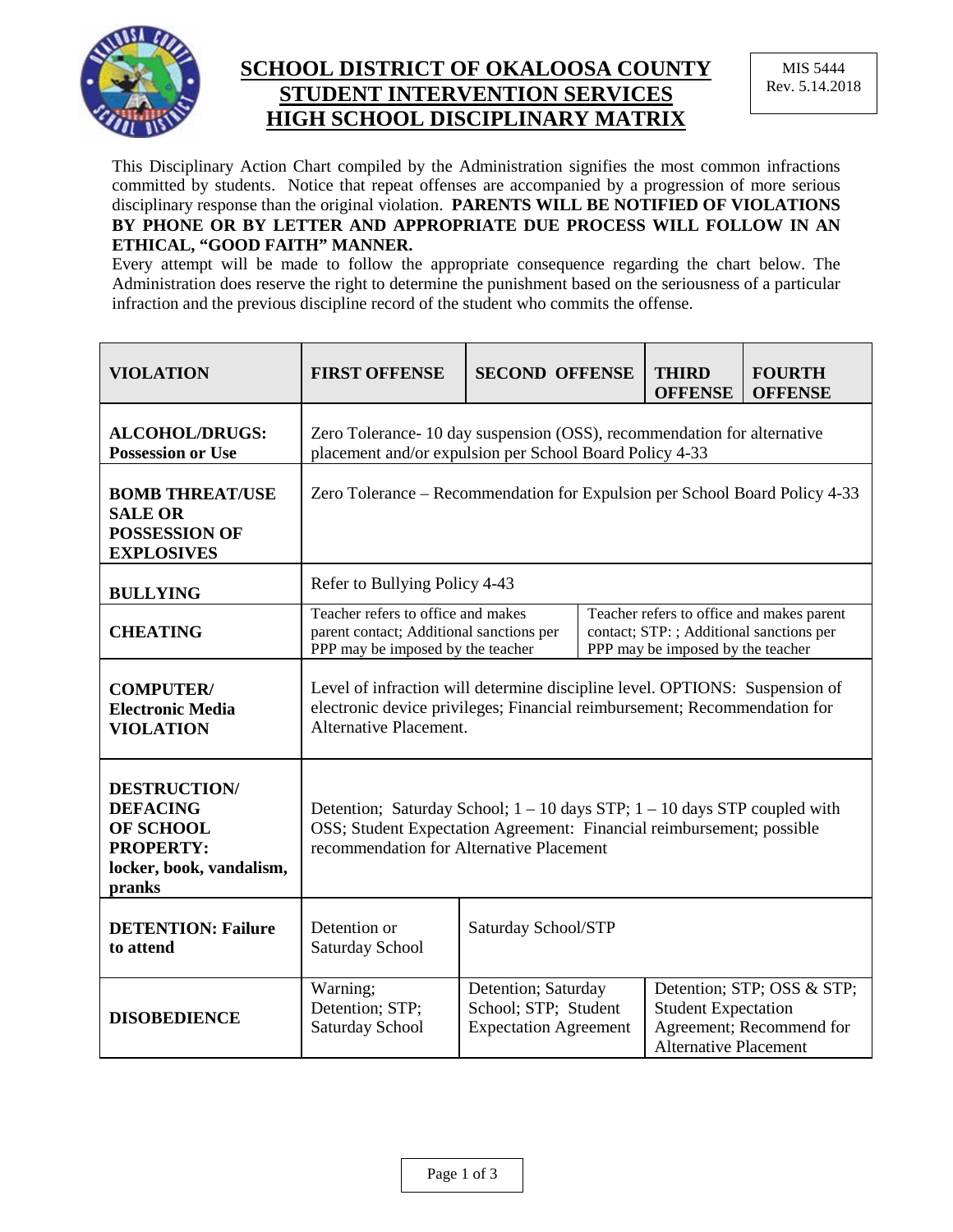| <b>VIOLATION OF</b><br><b>ELECTRONIC</b><br><b>DEVICE POLICY</b> | Confiscation<br>(Pickup at end of<br>school)                                                                              |                                          | Confiscation<br>(Parent Pickup)                                                                                                  | Confiscation;<br>Detention/STP<br>(Parent Pickup) |                                                                                                                                |                                                                                                                         | Treat as<br>Disobedience                                                                                             |
|------------------------------------------------------------------|---------------------------------------------------------------------------------------------------------------------------|------------------------------------------|----------------------------------------------------------------------------------------------------------------------------------|---------------------------------------------------|--------------------------------------------------------------------------------------------------------------------------------|-------------------------------------------------------------------------------------------------------------------------|----------------------------------------------------------------------------------------------------------------------|
| <b>DISTRIBUTION OF</b><br><b>ILLEGAL</b><br><b>SUBSTANCE</b>     | Refer to School Board Policy 4-33/Contact Office of Student Services                                                      |                                          |                                                                                                                                  |                                                   |                                                                                                                                |                                                                                                                         |                                                                                                                      |
| <b>DISRUPTIVE OR</b><br><b>INAPPROPRIATE</b><br><b>BEHAVIOR</b>  | Warning: Detention;<br>Saturday School; STP                                                                               |                                          | Detention, STP;<br>Saturday School;<br><b>Student Expectation</b><br>Agreement                                                   |                                                   |                                                                                                                                | Detention; STP; OSS &<br>STP; Student<br><b>Expectation Agreement;</b><br>Recommend for<br><b>Alternative Placement</b> |                                                                                                                      |
| <b>DRESS CODE</b><br><b>VIOLATION</b>                            | Verbal Warning;<br>Required to change;<br><b>Parent Contact</b>                                                           |                                          | Required to change;<br>After School Detention;<br>STP; Parent contact;<br>Suspension from Extra-<br>curricular Per Policy        |                                                   |                                                                                                                                | <b>Treat as Disobedience</b>                                                                                            |                                                                                                                      |
| <b>EXTORTION</b>                                                 | Warning; Detention; Saturday School; STP; Possible Expulsion                                                              |                                          |                                                                                                                                  |                                                   |                                                                                                                                |                                                                                                                         |                                                                                                                      |
| <b>FIGHTING/BATTERY</b>                                          | STP; OSS coupled with STP, Student Expectation Agreement;<br>recommendation for Alternative Placement; Possible expulsion |                                          |                                                                                                                                  |                                                   |                                                                                                                                |                                                                                                                         |                                                                                                                      |
| <b>FIRE ALARM</b>                                                | 5-10 days OSS                                                                                                             | Recommendation for Alternative Placement |                                                                                                                                  |                                                   |                                                                                                                                |                                                                                                                         |                                                                                                                      |
| <b>FORGED NOTES</b>                                              | Verbal Warning;<br>Detention                                                                                              | <b>STP</b>                               |                                                                                                                                  |                                                   | Agreement                                                                                                                      | STP; Student Expectation                                                                                                |                                                                                                                      |
| HARRASSMENT/<br><b>EQUITY POLICY</b><br><b>VIOLATION</b>         | Warning; Detention; STP; Equity office referral; Recommendation for<br><b>Alternative Placement</b>                       |                                          |                                                                                                                                  |                                                   |                                                                                                                                |                                                                                                                         |                                                                                                                      |
| <b>LEAVING SCHOOL</b><br><b>GROUNDS</b>                          | <b>STP</b>                                                                                                                |                                          | STP; Student Expectation Agreement; Possible Loss of<br><b>Campus Privileges</b>                                                 |                                                   |                                                                                                                                |                                                                                                                         |                                                                                                                      |
| <b>MINOR PHYSICAL/</b><br><b>VERBAL</b><br><b>ALTERCATION</b>    | Warning; Detention;<br><b>STP</b>                                                                                         |                                          | STP; Student Expectation<br>Detention; STP<br>Agreement                                                                          |                                                   |                                                                                                                                |                                                                                                                         |                                                                                                                      |
| <b>OFF-LIMITS</b><br><b>VIOLATION</b>                            | Warning; Detention                                                                                                        |                                          | STP; Saturday School                                                                                                             |                                                   | Agreement                                                                                                                      | STP; Student Expectation                                                                                                |                                                                                                                      |
| <b>PROFANITY</b>                                                 | Detention                                                                                                                 |                                          | STP; Saturday School;<br>STP; Student Expectation<br>Detention(s)<br>Agreement                                                   |                                                   |                                                                                                                                |                                                                                                                         |                                                                                                                      |
| <b>PROFANITY:</b><br><b>Directed at Staff</b>                    | STP (1-5 days);<br>Saturday School;<br><b>Student Expectation</b><br>Agreement.                                           |                                          | STP coupled with OSS (1-5days); Student Expectation<br>Agreement; Saturday School, Recommend for<br><b>Alternative Placement</b> |                                                   |                                                                                                                                |                                                                                                                         |                                                                                                                      |
| <b>TARDY</b><br>(Per Semester)                                   | $1 - 6$ to $1st Period-$<br>warning<br>1 - 6 to All Other<br>Periods --warning                                            |                                          | 7 -9 to 1 <sup>st</sup> Period<br>30 min. detention<br>7-9 to All Other<br>Periods-30 min.<br>detention                          |                                                   | $10 - 12$ to 1st<br>Period 60 min.<br>detention;<br>Saturday School<br>10-12 to class-60<br>min. detention;<br>Saturday School |                                                                                                                         | 13 & beyond-<br>Saturday<br>School, STP,;<br>Student<br>Expectation<br>Agreement;<br>Recommend for<br>Alt. Placement |